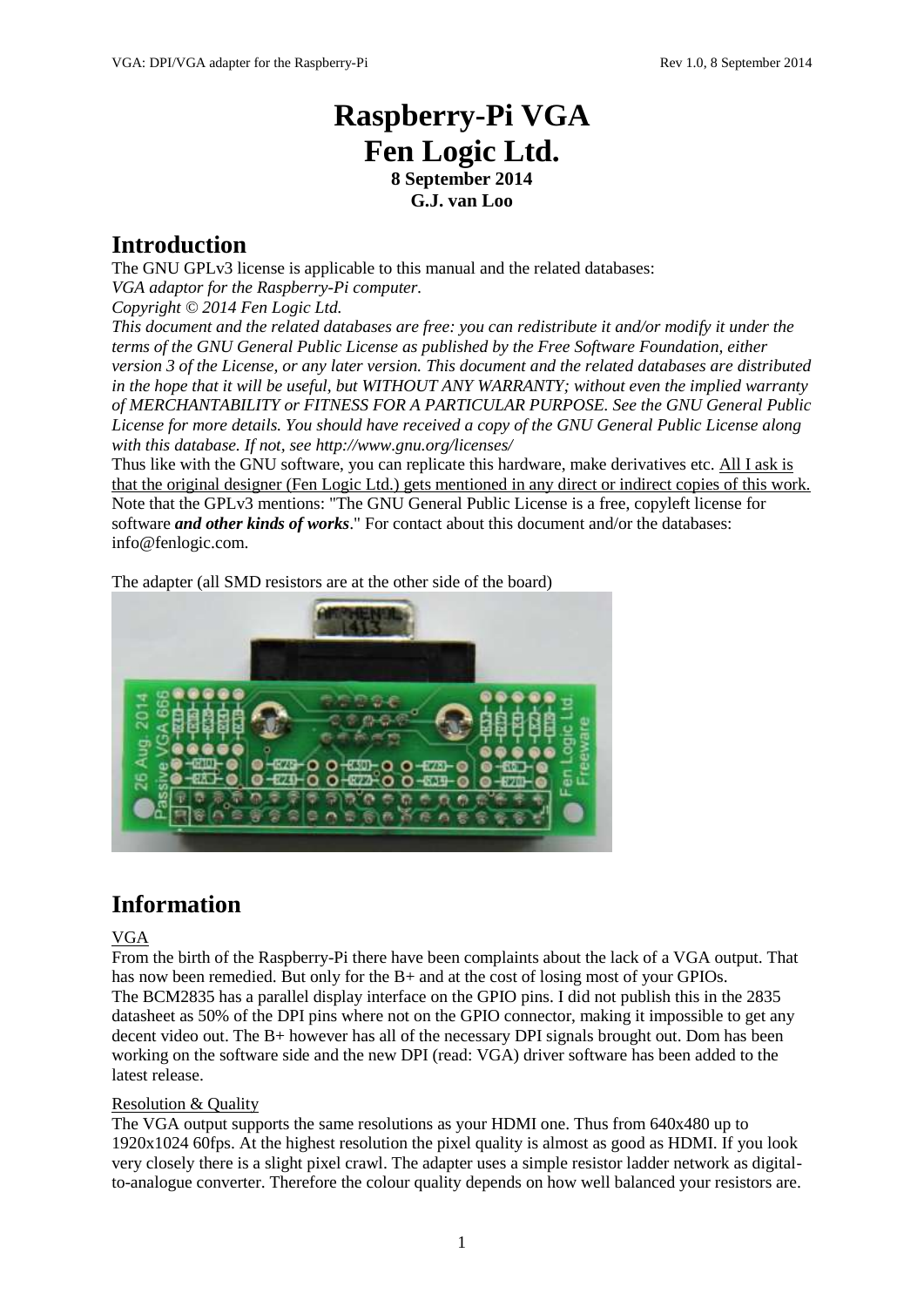The video shown uses an adapter with 1% SMD resistors. There is a slight colour banding and with 6 bits per channel you have a maximum of 262144 colours.

#### Double screen

In contrast to the composite video, the DPI interface can be run independent of the HDMI. Thus next to the HDMI screen, the VGA can be used as 'second monitor'. The software for that is still under development but I expect that to arrive in the next two week. Beware that running two screens at maximum resolution will really eat into your SDRAM bandwidth. In fact it has not tried yet, so it might not be possible.

#### Where to buy

Nowhere: you can't buy this anywhere for several reasons which you can find in the manual. But you can make it yourself, or find yourself an enthusiastic partner and have it made. All the data is in the public domain at Github: <https://github.com/fenlogic/vga666> . Besides the usual: (Manual, schematics), you will also find the data base for the PCB *and the Gerber files*. The PCB design supports both through-hole and SMD parts. The design consists of:

- $-1$  PCB
- 2 connectors
- 20 resistor.

The cost is not prohibited but having a single PCB made is rather expensive so you might want to collect a group of interested people and order a batch. I expect in due time that a far-east manufacturer sees fit to sell them for two dollars. (Batteries not included).

I am in contact with a PCB manufacturer who might put the PCB in their on-line shop for direct purchase.

### **Design**

The design database consists of:

- design data/schematic/vga.opj Cadence 16.6 project file
- design data/schematic/vga.dsn Cadence 16.6 schematics database
- design\_data/schematic/vga.gif Screendump of schematic.
- design\_data/pcb/VGA.pcb Pads 9.4 PCB database
- design\_data/pcb/gerbers/\* gerber files, RS-274-X format & readme.
- documents/vga\_manual.docx This manual (word 2013)
- documents/vga\_manual.pdf This manual (pdf).

### **Notes**

The schematic below shows two columns of resistors. You can mix through-hole or SMD but for each signal you should mount only one resistor. Thus one of R1 or R2. One of R3 or R4 etc.

The design violates the GPIO specification. You should not draw more than 16mA from a pin. Thus the minimum resistor is  $3.3/0.016 = 206$  Ohms. But you will notice that the HSYNC and VSYNC resistor are less. I tried 200 Ohm but found that it does not work on some monitors. On the prototype I used 100 Ohm resistors, you might even have to go down to 80 ohms.

The PCB is NOT EMC tested and is likely to radiate a lot. Fortunately the EMC rules do not apply for home-made electronics. But still you might keep it away from sensitive electronics.

The quality from the colours greatly depends on how accurate your resistors are. Certainly the 499 Ohm should be 1% accurate. You might want to use 500Ohm instead but at 1% that is about the same as 499Ohm. The 500 Ohm ones are a lot more difficult (and expensive) to obtain.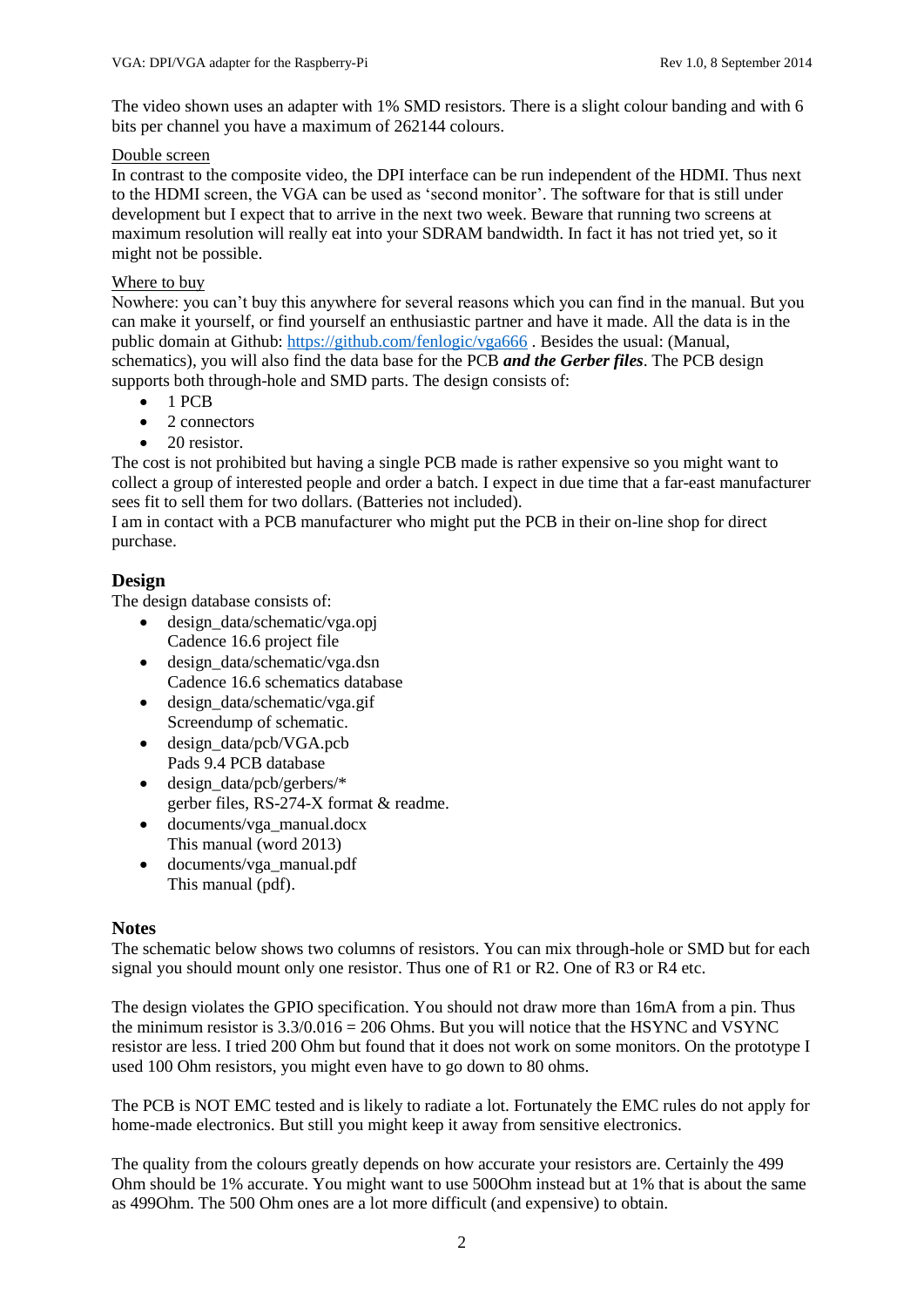### **Calculations**

If you use a different number of GPIO pins the resistor values have to change. These calculations might help you with that. The impedance of a VGA monitors is 75 Ohms for the colour signals. The Raspberry-Pi has 3.3 volts coming out of the GPIO pins. The VGA colours signal should be 700mV. From that we can calculate what the series resistor should be:  $Rs = 3.3/0.7*75-75 = 278$  Ohms. The series resistors are split into 6 values in the ratio of 1:2:4:8:16:32. These values are placed in parallel.  $1/Rs = 1/x + 1/2x + 1/4x + 1/8x + 1/16x + 1/32x$  A bit of maths gives us that  $x = 547$  Ohms. Thus officially we need resistor value of 547, 1094, 2189, 4378, 8757, 17514 ohms. But those are difficult to obtain so I rounded down to 500, 1K, 2K, 4K, 8K and 16K.

The value of the Hsync and Vsycn resistors have been determined empirical.

### **FAQ**

#### *How much CPU power does it use?*

Non more than the HDMI output. The video signal is generated by the DPI peripheral, not by bitbashing the GPIO pins. However the DPI interface has a much shallower FIFO and thus it is more likely that the driver does not gets its data in time from the SDRAM (underrun). This shows up as a horizontal 'hick-up' on the screen.

#### *How many GPIO pins does it use?*

It uses the GPIO pins 2-21. Thus you only have 6 GPIO pins left: 22..27.

#### *Can I use it on the A or B?*

No, it only works on the B+. It is no so much the number of GPIO pins required, the *right* GPIO pins are required. The VGA output must have access to at least the MS bits of each colour channel and on the A and B these are not on the GPIO header for all three colours.

#### *Can I use it with the computer module?*

The board will not plug into the computer module as that does not have a GPIO header. But you can connect the GPIO pins as in the schematic.

#### *Does it work with Minecraft?*

Yes, although Minecraft on the Pi writes directly to an image buffer the VGA handling is the same as the HDMI. (Yes, I tried it :-)

#### *Can I have two independent screens?*

Ultimately yes. At the moment the drivers for two independent screens are under development. (In the demo video we cheated a bit). . Running two screens (or three with the DSI screen?) will use up a lot of SDRAM bandwidth and not all resolutions on all screens will be possible.

#### *Will it work for XBMC?*

Yes, I have been told the change are already in the latest release.

#### *Can I reduce the number of GPIO pins it uses?*

Yes. You can drop the LS colours bits of each channel which will free up more GPIO pins but the picture quality will get worse as you lose more colours. If you use less resistors you also have to adapt the values. (See section: Calculations).

| <b>Bits/channel</b> | <b>Colours</b> |
|---------------------|----------------|
|                     | 262144         |
|                     | 32768          |
|                     | 4096           |
|                     | 512            |
|                     | 64             |
|                     |                |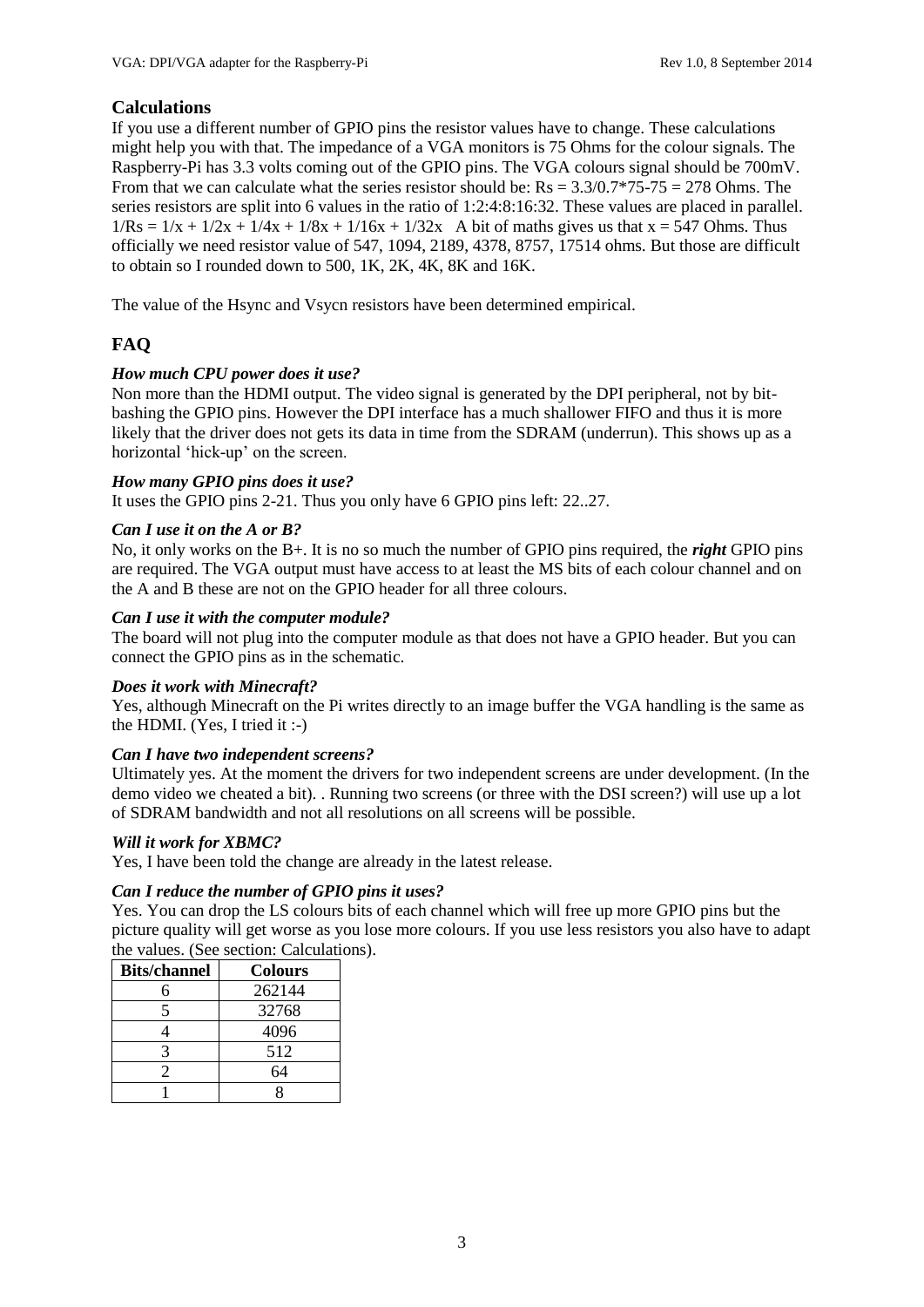#### VGA: DPI/VGA adapter for the Raspberry-Pi Rev 1.0, 8 September 2014

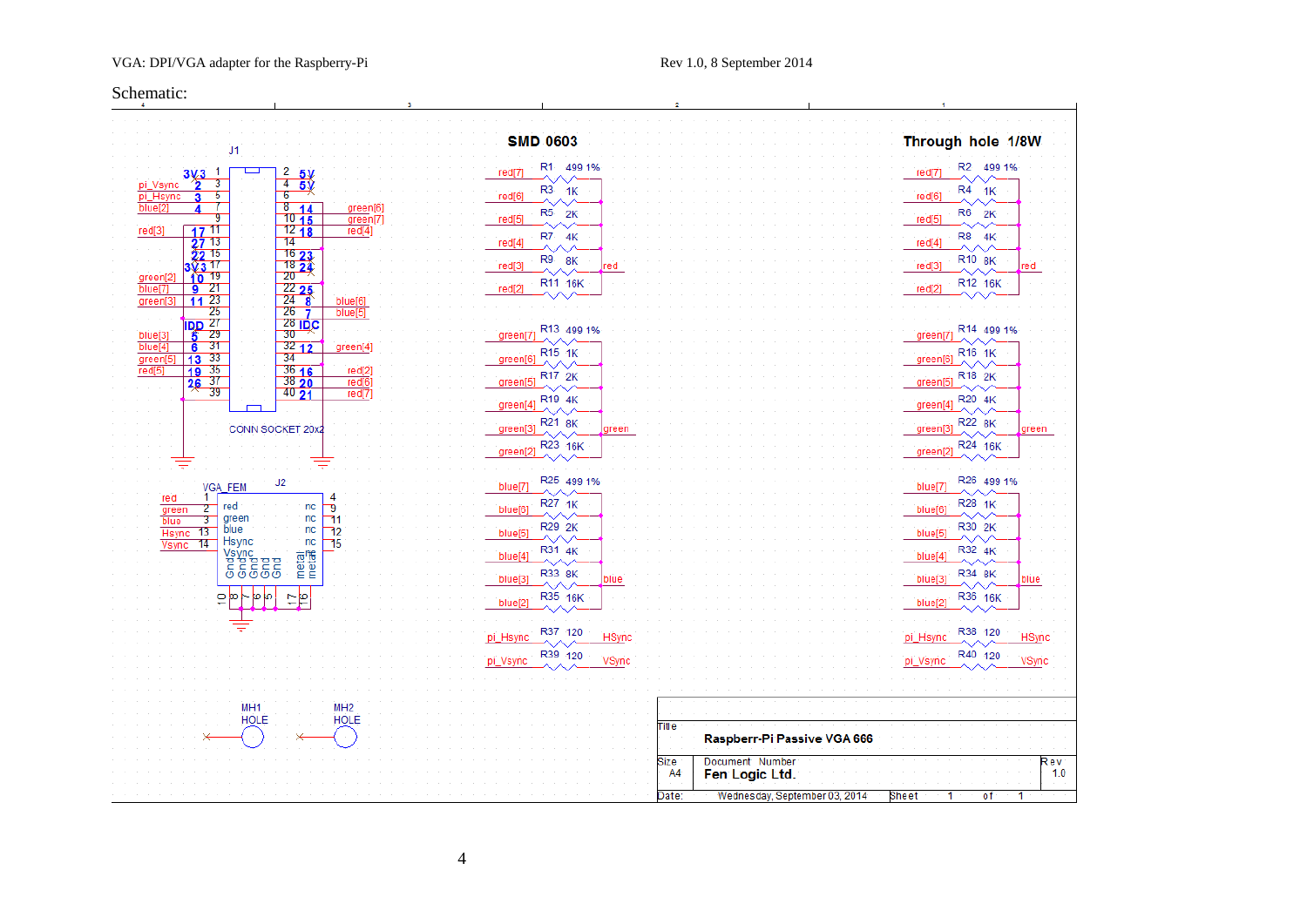#### **Parts:**

- J1: Female connector 2x20 pins, 0.1" pitch, straight, through hole.
- J2: Female D-sub 15 pins, angled, **VGA pin pattern**. I don't know in how far all VGA connectors have the same footprint. I used a VGA connector from Farnell: 2401183. (AMPHENOL L77HDE15SD1CH4R).
- Rx: Resistor 1/8W 1%, values as in schematic.

#### **Installation**

Run rpi-update.

Copy the file dt-blob-dpi.bin to boot partition of sdcard, renaming it to dt-blob.bin (The file is part of the git-hub database download: setup/dt-blob-dpi.bin). Don't forget that the dt-blob.bin will disable all GPIOs 2-21 for any other use. Thus if you switch back to HDMI you might also want to give the dt-blob.bin file a different name.

Add this to config.txt enable\_dpi\_lcd=1 display\_default\_lcd=1

You should now be able to boot with VGA resolution on VGA connector.

You can change resolution with, e.g. dpi\_group=2 dpi\_mode=82  $(for 1080p60.)$ 

Or: dpi\_group=2 dpi\_mode=86 (for 1366x768@60) You should notice that these settings are identical to the HDMI settings.

All new operating systems for the Raspberry-Pi now support the VGA adapter. This can change in small ways in new software versions. For the latest information how to set-up and use the adapter see: <https://www.raspberrypi.org/forums/viewtopic.php?f=91&t=94424&start=125#p657497>

The DPI interface (which we use to make the VGA signal) can work in different colour modes. The default mode is 666 (6 Red, 6 Green, 6 Blue colours). Other supported formats are: 565 (5 Red, 6 Green, 5 Blue colours) and 888 (8 Red, 8 Green, 8 Blue colours). Also there are different ways in which the 666 and 565 colours bits can be output on the GPIO line. Please see the table below.

| Mode RGB |      | <b>GPIO</b>              |                          |  |  |   |   |  |                          |                          |                          |  |   |  |                          |                                                            |   |   |   |   |  |
|----------|------|--------------------------|--------------------------|--|--|---|---|--|--------------------------|--------------------------|--------------------------|--|---|--|--------------------------|------------------------------------------------------------|---|---|---|---|--|
|          | bits |                          |                          |  |  |   |   |  |                          |                          |                          |  |   |  |                          | $ 27 26 25 24 23 22 21 20 19 18 17 16 15 14 13 12 11 10 9$ | 8 | 7 | 6 | 5 |  |
|          |      |                          |                          |  |  |   |   |  |                          |                          |                          |  |   |  |                          |                                                            |   |   |   |   |  |
|          | 565  |                          |                          |  |  |   |   |  |                          |                          |                          |  | 3 |  |                          |                                                            |   |   |   |   |  |
|          | 565  | $\overline{\phantom{0}}$ | -                        |  |  |   | 5 |  | 3'                       | $\overline{\phantom{0}}$ | $\overline{\phantom{0}}$ |  |   |  |                          | $\overline{\phantom{0}}$                                   |   |   |   |   |  |
|          | 565  |                          | $\overline{\phantom{0}}$ |  |  | 5 | 4 |  | $\overline{\phantom{0}}$ |                          | $\overline{\phantom{0}}$ |  |   |  | $\overline{\phantom{0}}$ |                                                            |   |   |   |   |  |
|          | 666  |                          |                          |  |  |   |   |  |                          | $\leq$                   | 4                        |  |   |  |                          |                                                            |   |   |   |   |  |
| 6        | 666  | $\overline{\phantom{a}}$ | -                        |  |  | ς | 4 |  |                          | $\overline{\phantom{0}}$ | -                        |  |   |  | $\overline{\phantom{a}}$ |                                                            |   |   |   |   |  |
|          | 888  |                          |                          |  |  |   |   |  |                          |                          |                          |  |   |  |                          |                                                            |   |   |   |   |  |

You select the mode using:  $dpi\_output\_format=X$  (X in range 1..7) The VGA adaptor PCB is designed up for mode 5.